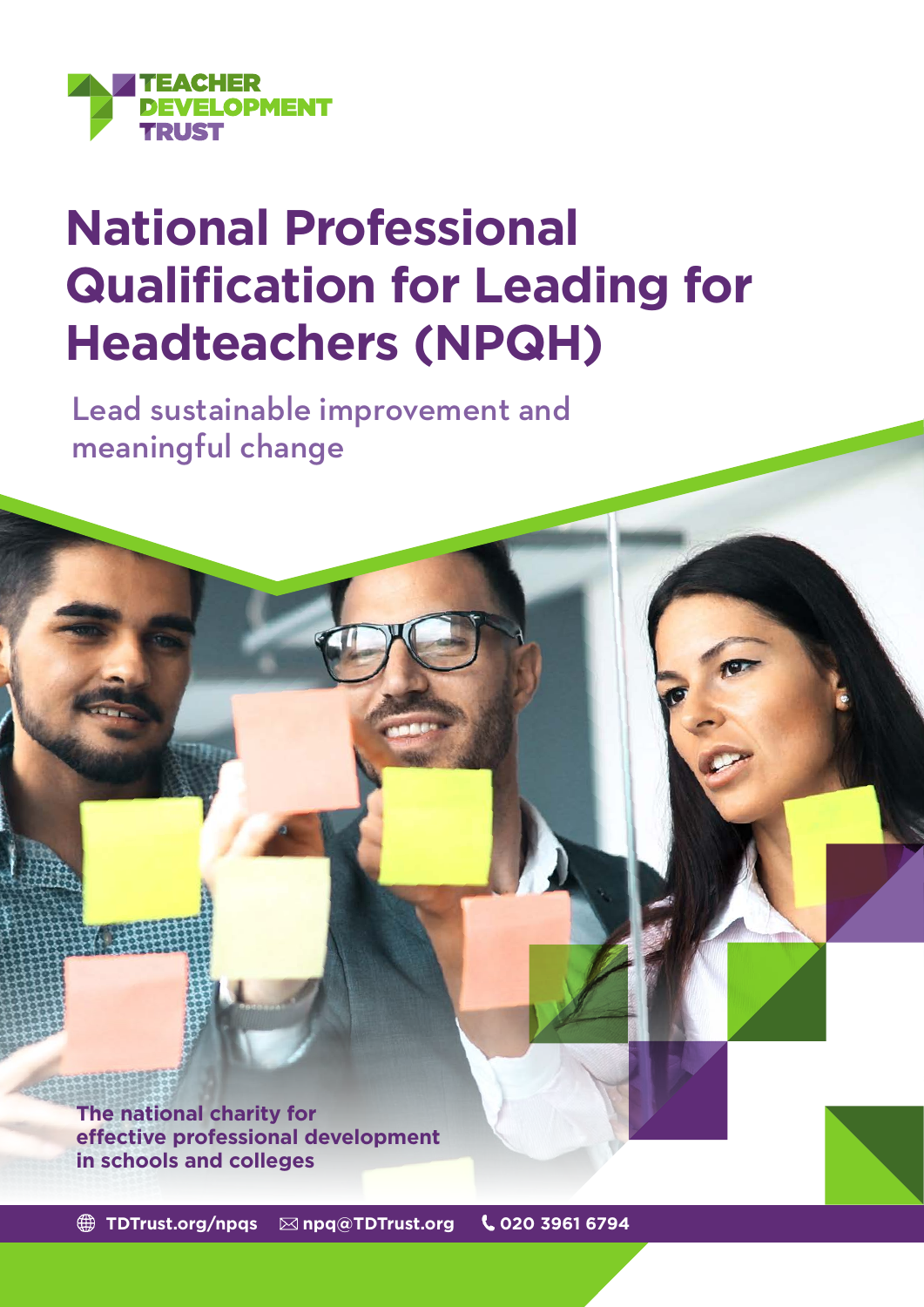# **Lead sustainable improvement and meaningful change**

A completely updated NPQH for those who are, or are aspiring to be, a headteacher or head of school

- Gain a nationally recognised, prestigious, government-backed senior leadership qualification to help you progress in your career
- $\blacksquare$  Strengthen your expertise as both a strategic and operational leader, helping you to create a culture where pupils and staff can thrive, and learn how to bring others with you on the journey
- $\blacksquare$  Learn flexibly around your job with a blend of online learning, virtual sessions and local face to face workshops



## **Benefits for you**

- $\blacksquare$  Develop knowledge and understanding of how to apply the evidence on school improvement through people development, working with staff, pupils, governors and the wider community to create lasting change
- $\blacksquare$  A blended learning experience which fits around your role where you learn and discuss key content online delivered in a way that suits the busy working lives of early years practitioners
- $\blacksquare$  Local virtual and face to face sessions that focus on real problem-solving, creating understanding, connecting with your peers and gaining depth of knowledge
- $\Box$  Ongoing preparation to give you confidence to pass the final assessment
- $\blacksquare$  Facilitation and support from serving early years and school leaders in and delivery at local venues
- n An additional programme of online support and group coaching aimed exclusively at new headteachers

# **Benefits for your school or trust**

- $\blacksquare$  A skilful and research-informed organisational leader with the capability to lead school in conjunction with a motivated and coherent senior leadership team
- **Practical capability to get on with the job of** developing others with the skills to lead with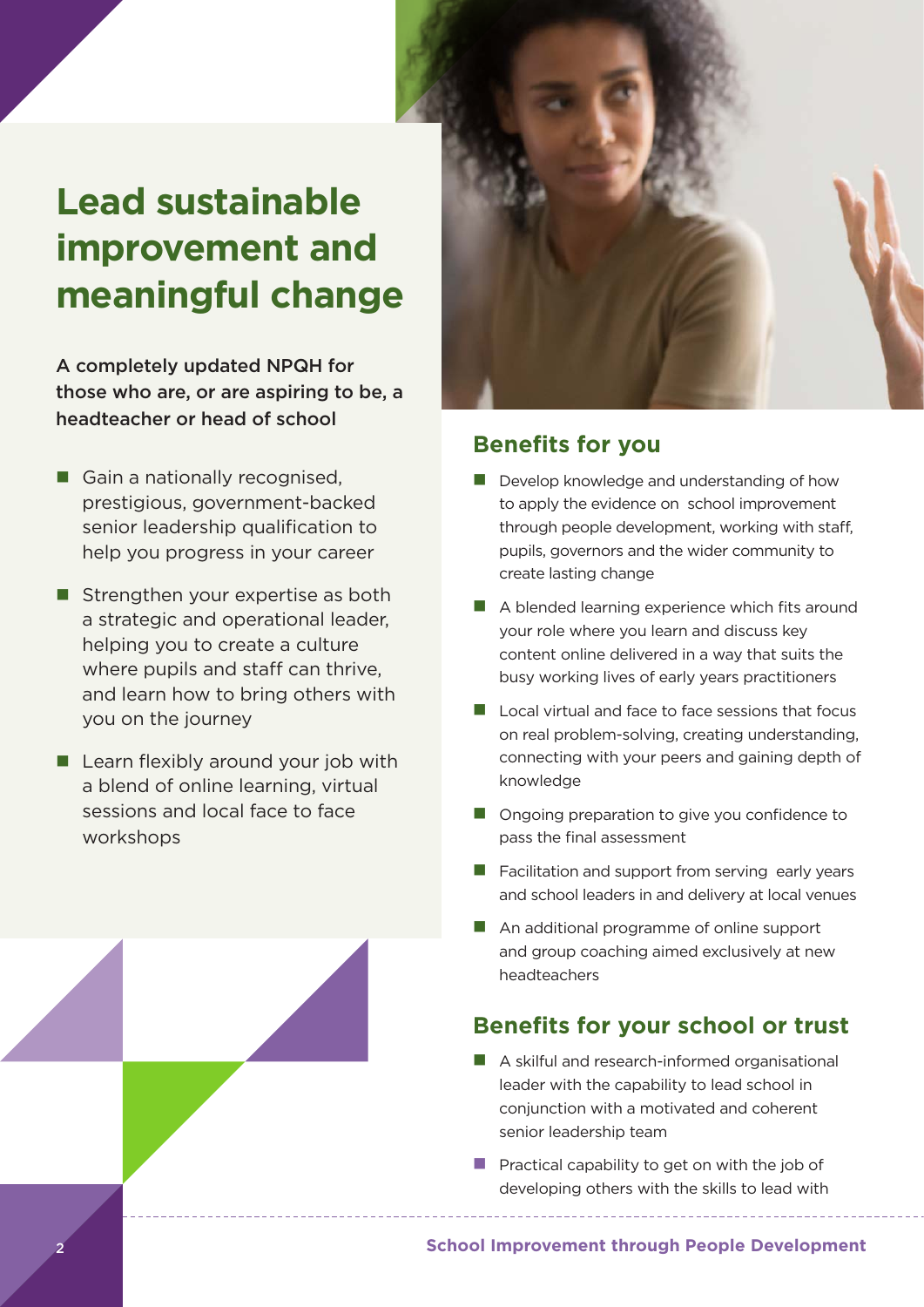

people and teams, creating change and impact

- $\blacksquare$  A professionally aware and informed leader who can make evidence-based decisions and approach headship in an effective and efficient manner
- $\blacksquare$  The ability to review and evaluate practice in order to bring about change and get the best outcomes for young people and staff within the organisation

## **Our Approach**

Delivery of the curriculum is grounded in TDT's values of:

- $\blacksquare$  SMART we think about what the evidence tells us, but we also really care about how things are done.
- $\blacksquare$  HEART it's not just taking the evidence base and implementing it any old way, it needs to be done in the right way if you want to have that sustainable impact
- $\blacksquare$  HUMBLE we recognise that there is no single perfect answer to any situation – participants will come from different environments. different schools, different contexts – and we need to understand the limits of what the evidence tells us at times and use our judgement.

### **The course**

A blend of flexible online learning, online discussion, virtual workshops and face-to-face workshops, for a few hours study each week over 18 months. This is followed by an assessment where you will complete a 1500-word case study assessment to demonstrate your understanding of real leadership and change.

In addition, new headteachers will be eligible for an exclusive programme of free on-the-job additional support, through group coaching and online support.

This completely reformed NPQH has an evidence-informed curriculum design, connecting you to the latest research and best practice. Our research-rich course covers all of the core content in the [government's Framework](https://assets.publishing.service.gov.uk/government/uploads/system/uploads/attachment_data/file/925507/NPQ_Headship.pdf) for this qualification. It will help you to:

- $\blacksquare$  Provide the strategic lead of effective teaching, curriculum, assessment and culture within your school
- $\blacksquare$  Lead effective professional development, change and implementation
- $\blacksquare$  Manage a school's systems and processes, working with partners and governors
- $\blacksquare$  Build a stronger understanding of your own strengths and areas for development, helping to create a more sustainable and resilient approach to leadership